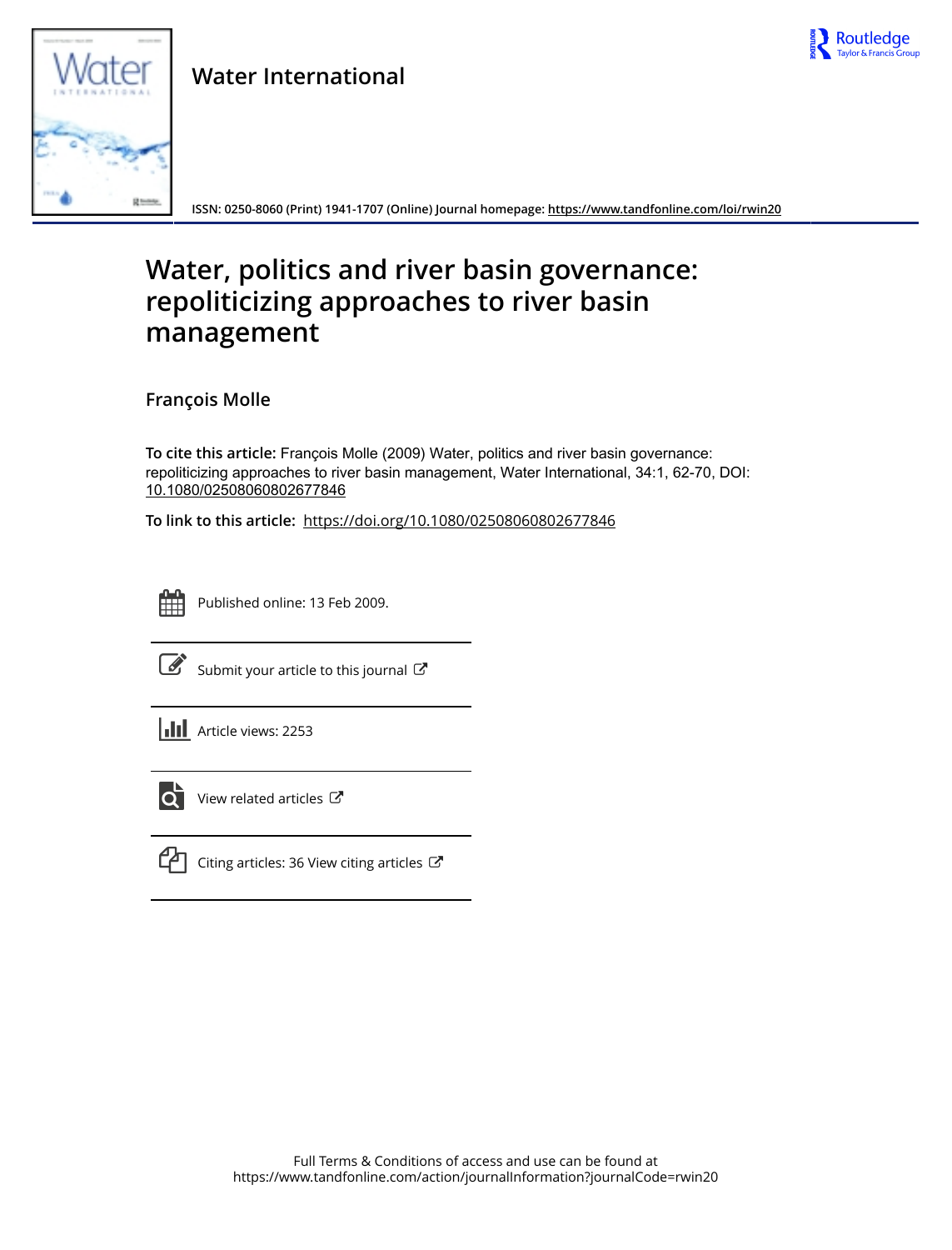

### RWIN 0250-8060 1941-1707Water International, Vol. 34, No. 1, December 2009: pp. 1–22 International **Water, politics and river basin governance: repoliticizing approaches to river basin management**

#### François Molle\*

*Institut de Recherche pour le Développement (IRD), Montpellier, France and International Water Management Institute (IWMI)*

*(Received 18 July 2008; final version received 5 December 2008)*

Water management is commonly assumed to be a mere technical matter where experts and managers endeavour to match supply and demand by using technology, through rational problem-solving and by engaging stakeholders. This article, in contrast, emphasizes that river basin development and management is about the shifting patterns of access to a contested and scarce resource and is inherently a political process. An investigation of the physical and social characteristics and constraints of river basins must be conducted in parallel with an analysis of the convergent interests manifest in capital intensive water investments, and an attention to how discursive power is used in the justification of large-scale investments. Thus, repoliticizing river basin management offers a different and complementary perspective that allows a better understanding of society/environment relationships.

**Keywords:** Water management; political processes; convergence of interests; discursive power; overbuilt basins; repoliticization

#### **Introduction**

Mainstream approaches to water management tend to regard river basin development as a technical matter where experts and managers endeavour to match supply and demand, while limiting or mitigating unintended negative effects. The application of technology, sound scientific practices, a rational and neutral problem-solving approach and, whenever necessary, adequate participation from relevant stakeholders are deemed necessary. A large part of the research on water focuses on improving, among other things, water productivity, irrigation efficiency, crop management or manipulation of hydraulic infrastructure. All these issues are extremely important and deserve the attention they receive, but governance issues, in contrast, often do not receive the same kind of attention. Although river basin development and management require higher technical skills, they are, eventually, also about the access to, and the allocation of, a contested and scarce resource. As such, they are inherently political and this dimension is as important as the more technical dimensions.

The first section provides examples of interconnectedness within river basins and shows the diversity of the hydrologic cross-basin interactions and the social–political nature of the externalities that travel across basins through the hydrological cycle. The second section exemplifies the human-made and political nature of basin overdevelopment

ISSN 0250-8060 print/ISSN 1941-1707 online © 2009 International Water Resources Association DOI: 10.1080/02508060802677846 http://www.informaworld.com

<sup>\*</sup>Email: francois.molle@ird.fr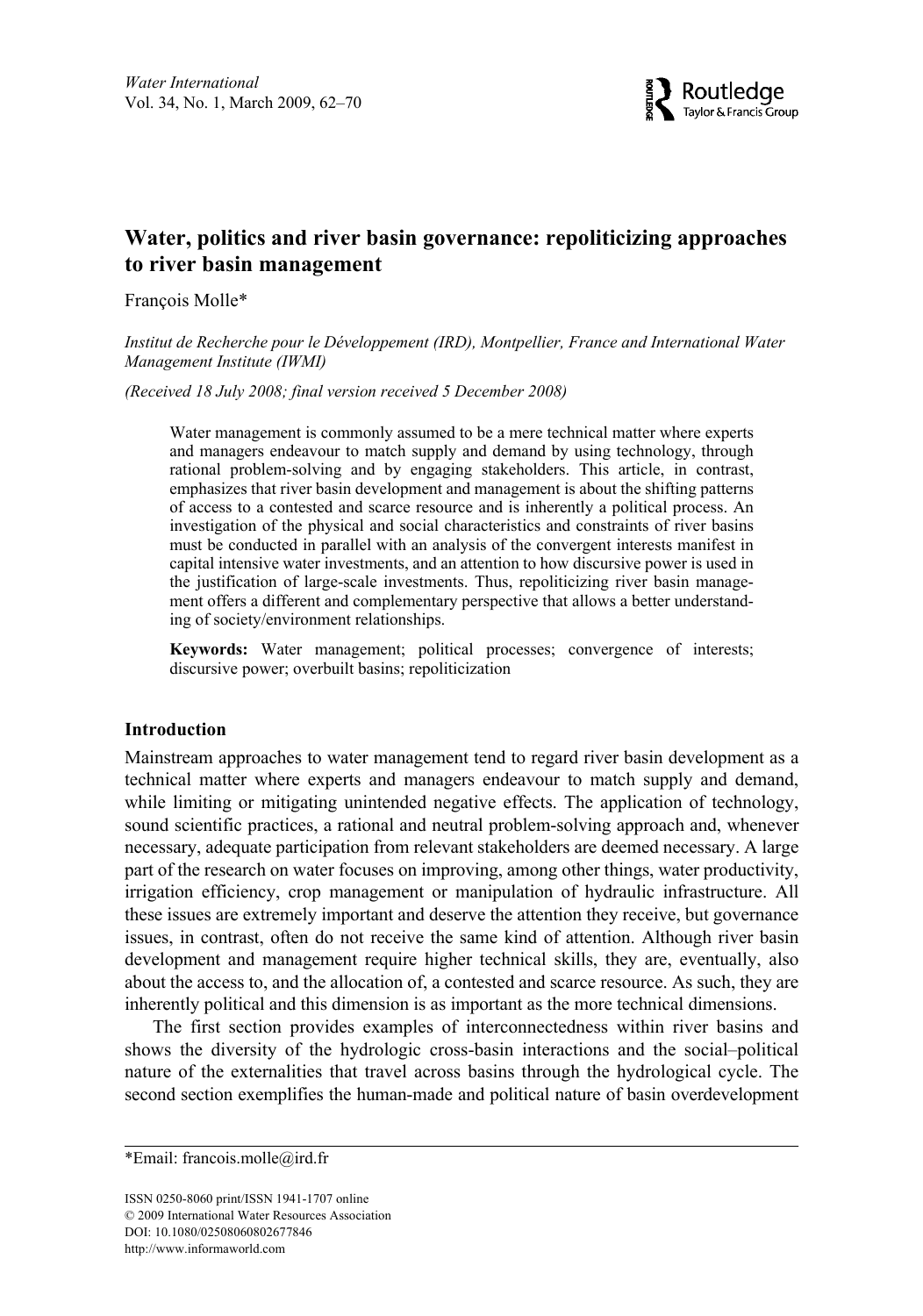and induced water scarcity, while the third section illustrates the discursive dimension of power in shaping the trajectories of river basins. The last section reflects on the concept of river basin governance in light of the preceding examples.

#### **Interconnectedness of river basins**

Patterns of water use are often shaped by a particular hydrologic regime, characterized by its average water availability and its variability, and tend to be affected negatively by any modifications. Hydrological interactions are typified by the commonplace upstream– downstream effect, whereby downstream users have to cope with variations in the hydrological regime occurring in the upper parts of the basin. But these interactions are not socially neutral and they often define geographies of environmental injustice (Molle 2008a). Users and stakeholders differ in their access to natural or financial resources, and in their political power. Socio-political structures will therefore shape the way resources are used and the way benefits, costs and risks are distributed (Swyngedouw and Kaïka 2002, Molle *et al.* 2007). Flood-prone areas, polluted neighbourhoods or water-short localities are generally associated with vulnerable social groups characterized by a high level of poverty.

The destruction of some parts of New Orleans by Hurricane Katrina is illustrative of the socio-political dimension of flood damage (Congleton 2006). The disaster was shaped by the engineering of nature and the profound transformations of the landscape wrought to serve particular economic and class interests:

- The destruction of protective coastal marshes and wetlands because of erosion as the delta ceased to be sustained by silt, which was now directed to deep waters off the continental shelf to allow for ease in river navigation.
- Channelling and dredging of rivers, canals opened to facilitate drilling for oil and natural gas and the laying of pipelines, which eased the penetration of seawater inland.
- The raising of dykes to protect industrial and urban areas and to confine Lake Pontchartrain, once a natural buffer, which increased water levels in the river channels.
- The elevation of the sea level and the rise in temperature that is in all likelihood associated with global warming.

These are all man-made ingredients for a disaster. But the disaster did not impact the population uniformly. Most poor black neighbourhoods are located in low-lying floodprone areas. This was evident in 1965 when the city was struck by Hurricane Betsy and when the Lower Ninth Ward, an area almost entirely under the poverty line and 99% black, was intentionally flooded to spare the wealthy white uptown neighbourhoods (Caldwell 2005). Although not deliberate on this occasion, flooding by Katrina was similarly much more severe in poor black neighbourhoods.

A paradigmatic example of redistribution of costs and benefits is the construction of dams. Dams usually provide electricity for urban and industrial interests; also, they are sometimes used for irrigating downstream areas, but their impact is concentrated on rural people who are generally displaced to marginal lands with little or no compensation. Take the example of the Pak Mun dam in Northeast Thailand. The dam produces only 0.1% of electricity in Thailand but has drastically impacted all the fisheries of the lower Chi-Mun Basin and the thousands of fishermen living in it. Another typical conflict characterized by asymmetries of power is that between cities (or tourism) and agriculture (Molle and Berkoff 2006). Cities typically "siphon water away from agriculture" (Postel 1999),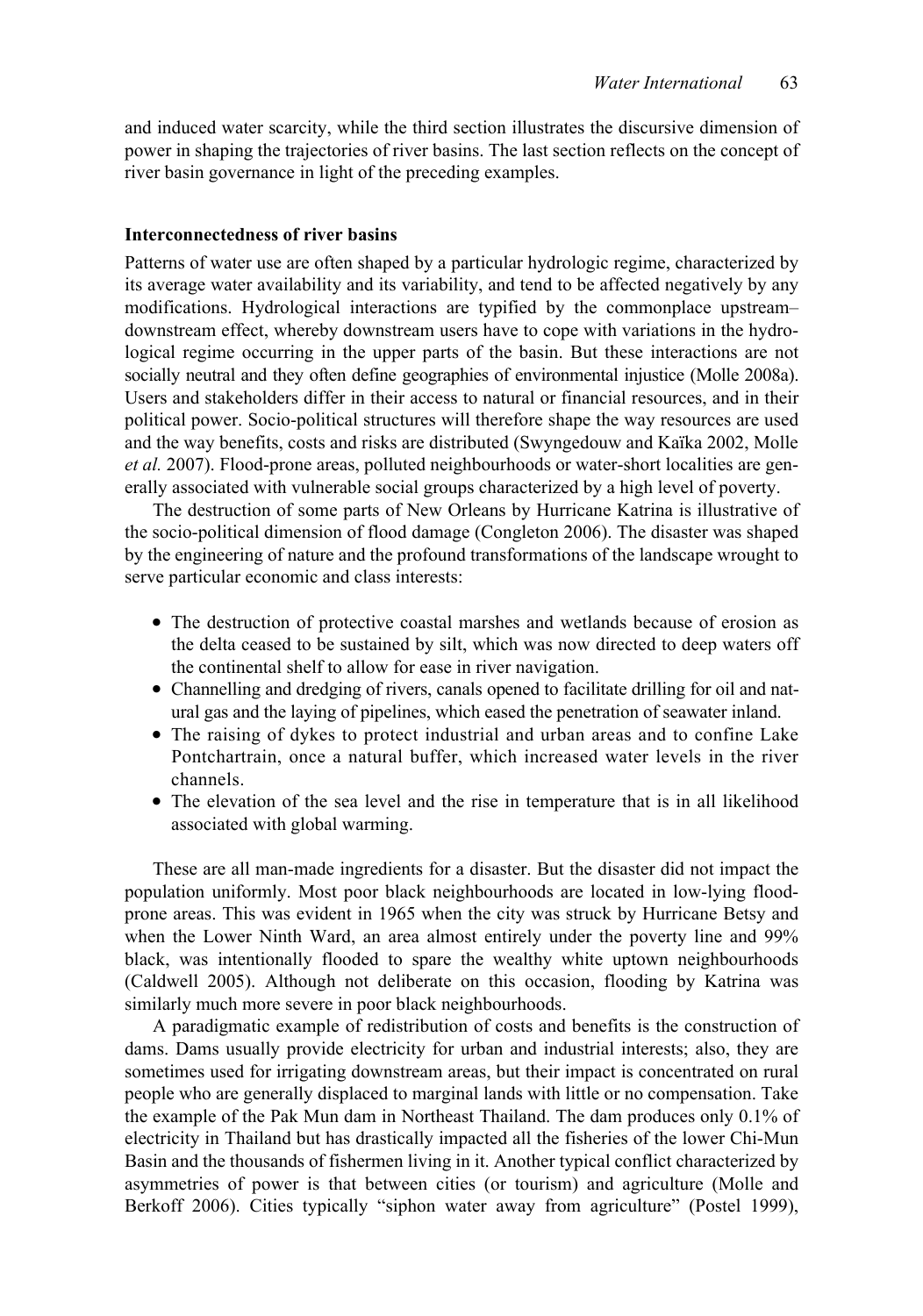generally by stealth or by administrative fiat, rarely through market mechanisms. Cities thus have the power to impose externalities on others in terms of reallocation (benefits forgone in other uses), pollution, flood damage (see above) and aquifer depletion.

Consider industrial use of groundwater in the Bangkok Metropolitan Area, which constitutes 90% of the water used by industry. The Thai Federation of Industries has always used its political clout to stave off increases in the price of groundwater that could have helped reduce water abstraction. The resulting costs in terms of land subsidence (one-third of the city is now below sea level), increased costs in drainage (pumping stations) and flood prevention (dykes have to be raised continuously) are shifted to taxpayers and to the country as a whole.

But the generation of water-borne externalities is often less straightforward and obvious than in such clear-cut cases. Modification of groundwater dynamics by excess abstraction, for example, has an indirect impact on springs and on the baseflows that support rivers in dry periods. These baseflows are invisible and can be reversed by the depletion of adjacent aquifers: instead of contributing to the river flow and to downstream users, depleted aquifers are now recharged by the river and water abstractors re-appropriate water that used to flow downstream.

Figure 1 shows the different hydrological impacts because of modifications of the hydrological regime in terms of quantity, quality, timing or sediment load. Examples include point, large-scale and scattered/diffuse human interventions. Water flows, and its four characteristics considered here, are affected not only by storage, water harvesting, pumping, diversions and so on but also by changes in land use . Alteration of flows impacts aquatic ecosystems, other users and geomorphological processes (e.g., delta fanning or land subsidence).

All these examples suggest that human manipulations of the hydrologic cycle, whether direct or indirect, are all likely to generate externalities. In addition, all the interactions described above increase with human pressure on the resources and result in basin closure. Basin closure means that most available water is depleted and that the system has less and less resilience. Conflict resolution thus becomes a central feature of water management and politics, governance and power also assume greater importance. As the stakes get higher and environmental externalities become harder to avoid, issues of spatial and environmental justice move to take centre stage.

#### **Overbuilding of river basins**

Overbuilding of river basins raises the crucial question of why water resources invariably seem to be exploited until the "slack" in the system is removed, that is, until the "excess" water that is needed to absorb variations in supply, buffer impact on ecosystems and limit restrictions to users is allocated and used. Although pressure on resources is frequently presented as the result of a Malthusian decline in per capita water endowment, it is the inability of societies to put voluntary limits on water abstraction that is more meaningful. Basin closure is predominantly driven by a process of basin overbuilding whereby development and commitment of water resources almost invariably outstrip available resources. The societal determinants of this process revolve around a powerful convergence of interests and incentives (see more details in Berkoff 2001, Molle 2008b). Continued development of water resources infrastructure appears to be a "natural" option favoured by the most powerful decision-makers:

- Politicians, whether at the local or government level, have long cherished iconic largescale projects that are seen as the best way to build up constituencies (O'Mara 1990).
- State technical agencies and bureaucracies need projects to ensure sustained budgets and to uphold their professional legitimacy.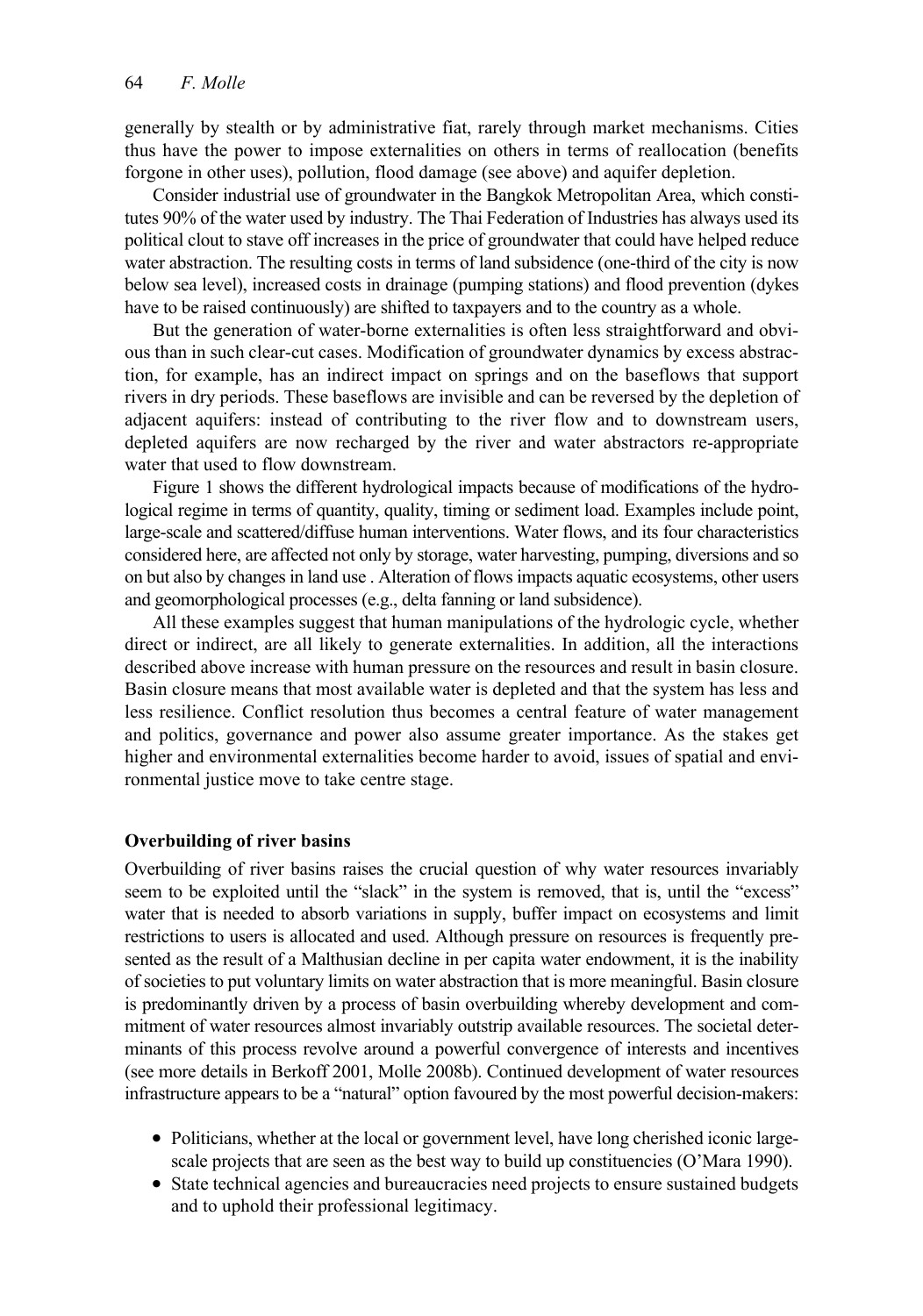| downstream<br>Upstream<br>Variable |                                                                         | $\ddot{\cdot}$<br>$\ddot{\cdot}$                                                       |                                                                         | $\ddot{\cdot}$<br>                                                                |
|------------------------------------|-------------------------------------------------------------------------|----------------------------------------------------------------------------------------|-------------------------------------------------------------------------|-----------------------------------------------------------------------------------|
| Quantity                           | Upstream diversion<br>irrigation area<br>downstream<br>schemeon         | (or small tanks) on a<br>downstreamdam<br>Waterharvesting                              | Cities out-pumping<br>irrigation wells                                  | Wells on qanats;<br>deep wells on<br>shallow wells                                |
| Quality                            | <b>Cities or industries</b><br>agriculture<br>on irrigated              | Diffuse pollution of<br>agriculture on city<br>supplies                                | groundwater used in<br>Cities contaminating<br>pumping irrigation       | groundwater-based<br>pollution on village<br>Diffuse agricultural<br>watersupply  |
| Timing                             | irrigation schemes or<br>generation on large<br>Hydropower<br>fisheries | onset of wet season<br>Smalltanks delay<br>flows and affect<br>biological cues         | wetland ecosystems<br>generation on<br>Hydropower                       | groundwater recharge<br>reduces runoff/flood<br>Waterharvesting<br>and downstream |
| Sediment load                      | deforestation on<br>Large-scale<br>reservoirs                           | holder agriculture on<br>reservoir (siltation)<br>erosion in small-<br>Overgrazing, or | Dam retaining silt<br>vs. fertilization of<br>downstream<br>floodplains | Diffuse deforestation<br>and delta fanning<br>impacton silt load                  |
|                                    |                                                                         | $\ddot{\cdot}$<br>useror intervention<br>Point, large-scale                            | Diffuse, scattered users<br>orinterventions                             |                                                                                   |

Figure 1. Examples of upstream-downstream interactions between water users in a river basin.<br>Source: Molle 2008a. Figure 1. Examples of upstream–downstream interactions between water users in a river basin. *Source*: Molle 2008a.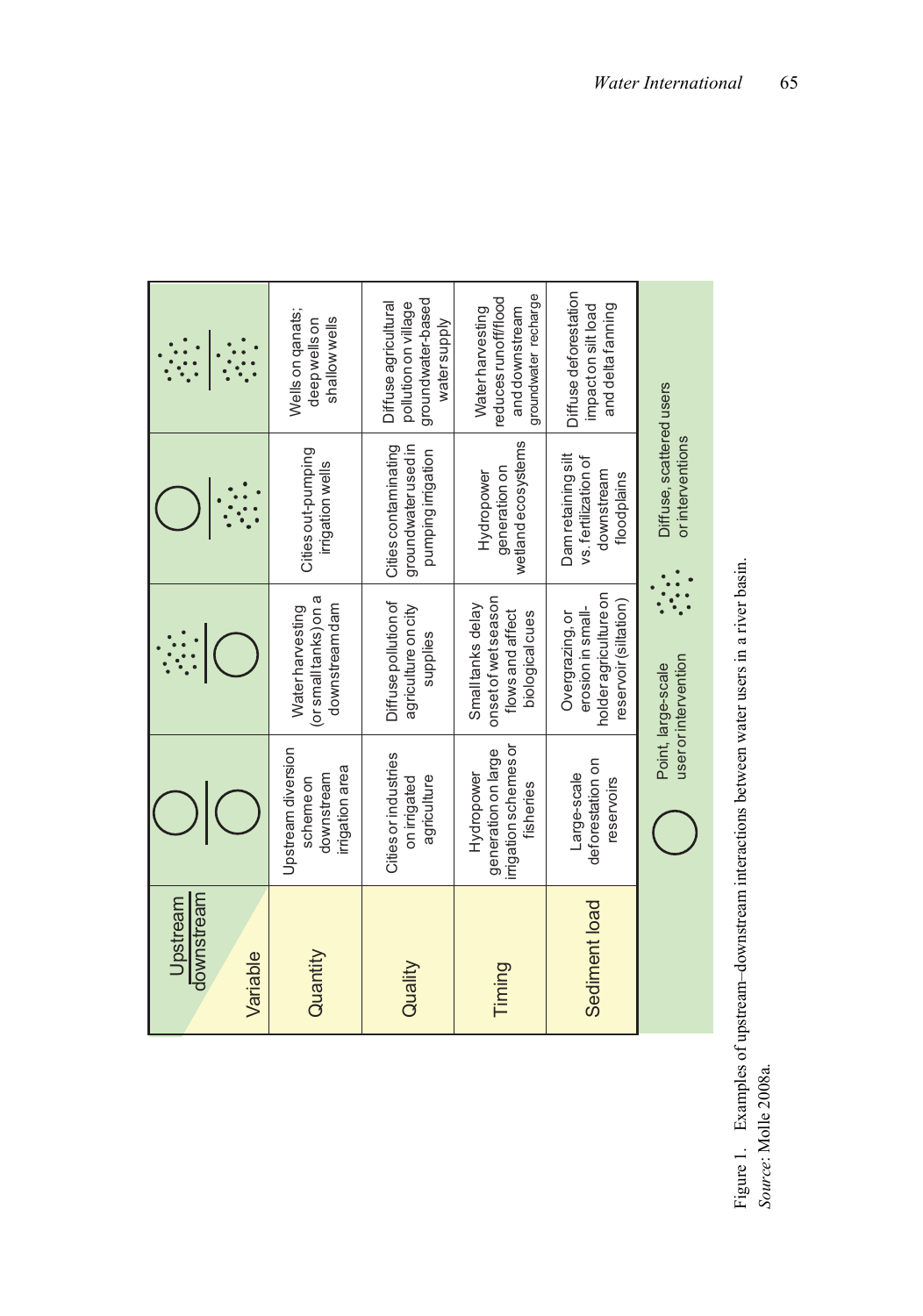- Private consulting and construction firms look for a steady flow of business opportunities.
- Development banks and cooperation agencies also have vested interests in maximizing disbursement of funds (Chambers 1997).

Such a powerful convergence of interests explains why projects to develop water resources are difficult to challenge. In most cases, the segments of the population that are impacted and the civil society groups that come to the defence of the environment are weak or non-existent. This of course is not always the case, and there are numerous cases where projects have been opposed and stalled, but these examples are few compared with the 45,000 high dams that were constructed during the twentieth century, to take only one aspect of infrastructural development (WCD 2000). Capital-intensive water projects, and this seems to apply to all countries and not just to water infrastructure alone, are prone to corruption, which siphons off public money into the pockets of private individuals (Repetto 1986).

The dominant concept of infrastructure development is based on technical and economic rationality. Engineering design and cost–benefit analyses are supposed to guide decision-makers in their investments. More recently, environmental impact assessments and strategic impact assessments have been added to the planners' tool box to better estimate the social and environmental impacts, which used to be glossed over in the past. Yet, as is familiar to any practitioner involved in such matters, practice has often been little affected by these refinements. One reason is that the range of acceptable hypotheses (e.g., what will be the cropping pattern or the yield of rice after completion of the project?) is large enough to make conclusions malleable. Another is that in the absence of scrutiny, public disclosure or discussion, many of these studies are either conveniently ignored or limited to mitigation measures. Eventually the projects tend to reflect the expectations of the agencies that fund them.

Here, again, it becomes clear that decisions regarding development of water resources are seldom the result of strict rational approaches but, rather, a reflection of the nature of dominant interests and the distribution of decision-making power. The provision of a public good is almost inevitably intertwined with financial and political interests. Failure to recognize this inevitably leads to basin overbuilding. Water scarcity is therefore artificially generated by the overcommitment of resources, paving the way for future calls for yet further development.

#### **River basin trajectories and discursive power**

Continued development of water resources, as also particular policies seeking to conserve or to reallocate water, or to control floods, must be legitimized and made acceptable to the broader community, especially in terms of their anticipated impacts on society as a whole. Although plans, data and cost–benefit analyses are important, they are often secondary instruments in the wider political debate.

Decision-makers or interest groups use discursive power to frame debates in ways that favour, obscure or exclude particular options. The pervasiveness and influence of discursive power in the debate over development of river basins and environmental justice overwhelm the weaker segments of the population, who have little voice and political influence and have limited access to information, media and other channels of communication.

One important aspect of the politics of knowledge is what Foucault has termed "political technologies", that is, the devices by which inherently political debates are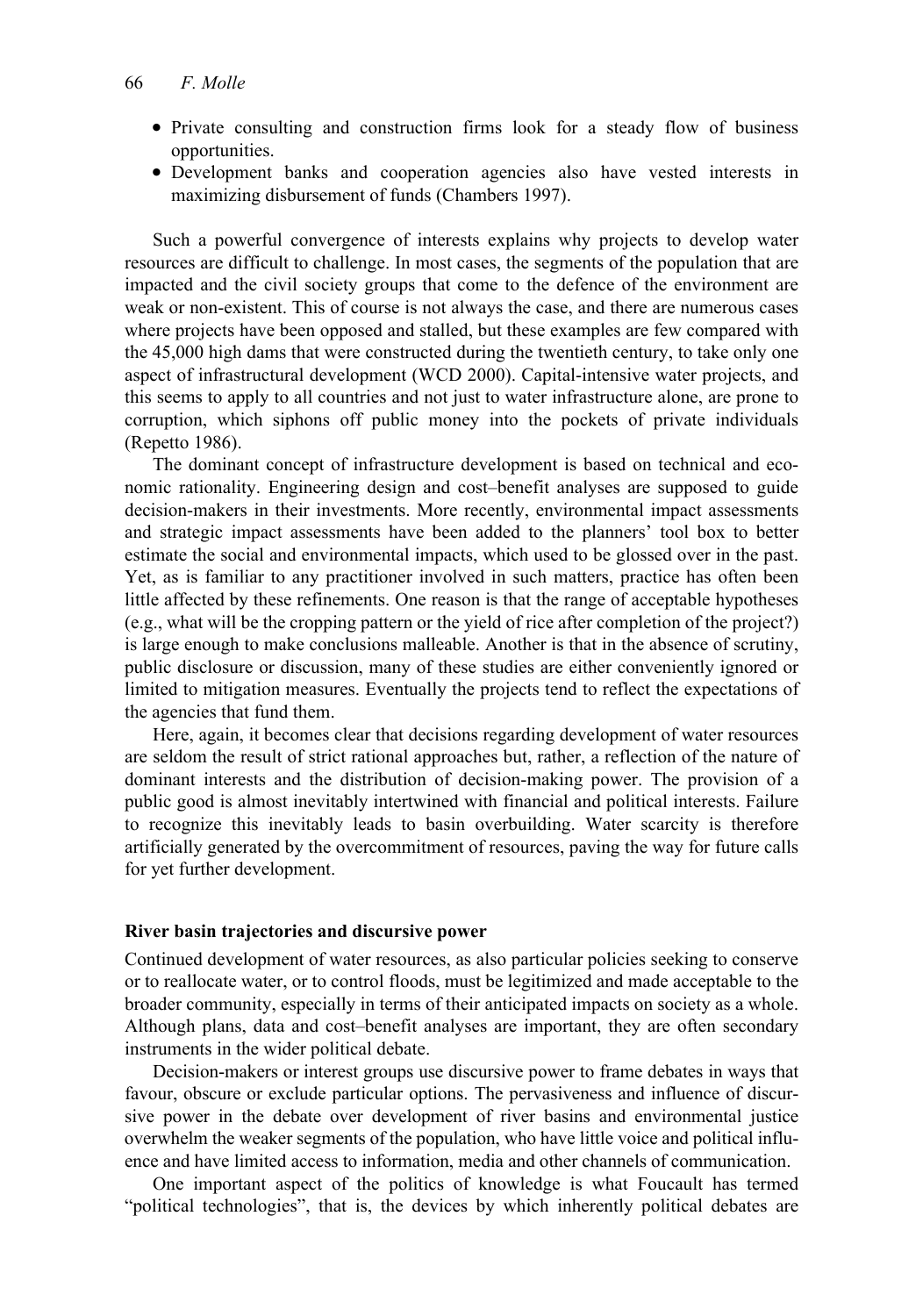framed in scientific, technical, neutral and allegedly objective terms (Shore and Wright 1997). The concept of integrated water resources management (IWRM) is an example of the woolly consensual "Nirvana concept" (see Molle 2008c), which obscures the antagonistic nature of the criteria of economic efficiency, social equity and environmental sustainability. IWRM holds the promise that with goodwill and benevolent stakeholders, sound data and good scientific practices, these dimensions can be reconciled for the common good. The legitimacy of IWRM, allegedly sanctioned and embraced at the international level, is used to justify particular policy options or interventions.

For example, the concept of the river basin as a "natural" unit for managing water resources has served to justify interventions in upper catchments by downstream stakeholders such as urban elites and state bureaucracies. In Thailand, for example, this has led to extensive "state enclosures" in the north of the country. Hill tribes and their swidden cultivation practices are blamed for floods and scarce dry-season flows alike. Widespread afforestation has been justified on the grounds that trees are good and on the myth that forests act as "sponges"; dams have been built by mobilizing the support and symbolic power of the King as a means to close debates. In practice, the "need to control our headwaters" has resulted in displacement of minorities, eased state control over border areas, favoured urban-based interests of keeping nature for consumption (ecotourism) and business interests (e.g., logging, pulp, construction industries).

Another dimension of discursive power with impacts on basin-level equity is that of green ideologies propagated by international conservationist NGOs. These organizations have been instrumental in "sanctuarizing" large areas of Africa as national parks, sanctuaries or game reserves. While all contribute to biodiversity conservation, they also fuel ecotourism and game-hunting industries that are largely in the hands of foreigners; and they restrain the access of local residents to natural resources (or exclude them altogether).

One particular dimension of state discursive power is the recourse to overriding justifications that "securitize" a particular issue and foreclose further debate (Molle 2008b, Warner 2008). National security, food self-sufficiency, import substitution and modernization have been heavily used to justify mega water projects and to paint their negative consequences as a necessary sacrifice. Other justifications, more frequently used nowadays, include poverty alleviation and self-sufficiency in energy. I do not suggest that these arguments are irrelevant: the problem lies in the use of a TINA (there is no alternative) type of rhetoric, where projects are withdrawn from scrutiny because the decision has already been taken.

#### **Repoliticizing river basin governance: why learning from the past is not enough**

Few would deny that nowadays development of water resources often entails unexpected or neglected social and environmental impacts. But does not the solution, after all, lie in learning from past mistakes? And are not current paradigms giving due attention to issues that used to be overlooked?

There seems to be progress in the way water problems and problems and solutions are framed. IWRM provides a handy integration of competing conceptions of water management, with development banks, aid agencies, consultants, and even green or livelihood-oriented NGOs having seemingly adopted this shared platform. There is a common perception that water should be managed with due attention being paid to its economic (efficiency), social (equity) and environmental dimensions. The massive promotion of IWRM by international agencies, conferences, academic literature and countless training and capacitybuilding sessions suggests that integrative concepts have now been mainstreamed and have successfully displaced narrow sectoral or technocentric viewpoints.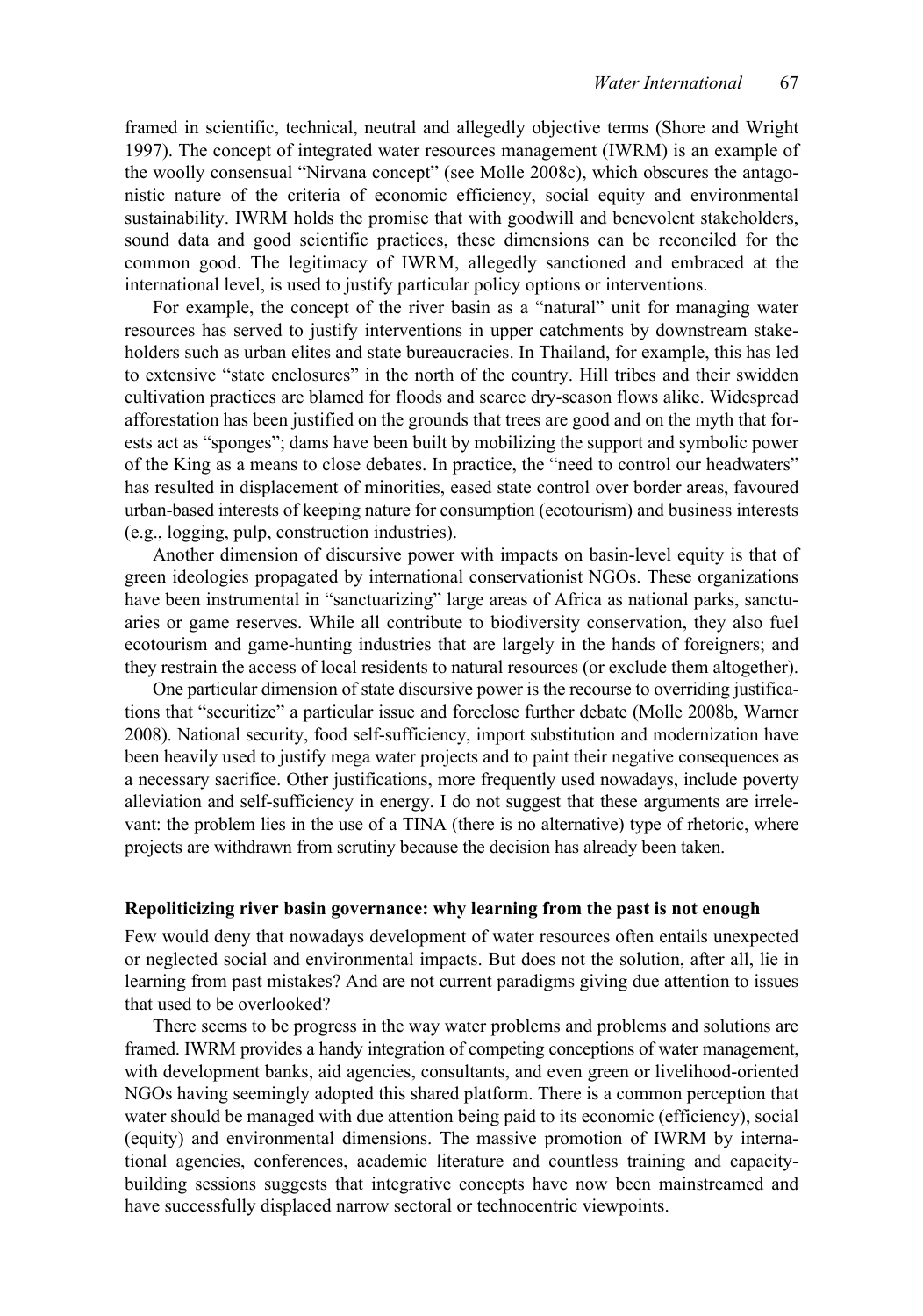In practice, however, the implementation of IWRM has generally remained short of expectations (Biswas 2004) and frequently appears as a smoke screen for "business as usual" strategies (Molle 2008c). The prevailing concept seems to be that problems have become more complex and thus need to be addressed through redoubled efforts at mobilizing more data, better information and bigger computers to come to terms with this complexity.

The tendency to depoliticize problems makes these new approaches appear as mere extensions of the earlier technical approaches. IWRM, for example, despite the emphasis on participation placed by its proponents, is most frequently conceived of as advocating a managerial approach. Its definition emphasizes the three desired E's (efficiency, equity and environmental sustainability). It implies that all three can be achieved concomitantly if, as the word "maximize" suggests, problems are solved by neutral and rational decisionmaking and by the application of good scientific practices and expert knowledge that reflect all three dimensions, instead of being informed by only one the them. River Basin Organizations, for example, are said to be "increasingly promoted as a scientific/rational means of administration for water" (UNDESA and GWP 2006). A striking example of an enduring expert-based approach is provided by the recent Asian Water Development Outlook published by the Asian Development Bank (2007) and summarized by Biswas and Seetharam (2007) who state:

In-depth analyses prepared for the Outlook [2007] indicate that the Asian countries are not facing a water crisis because of physical scarcities of the resource, but because of poor management. *With the knowledge, technology and experience that are now available* within the Asian region as a whole, the water problems of all the Asian countries can be solved. Given adequate capacity development, intensified political will, and appropriate investments, *one can be cautiously optimistic of Asia's water future* (my emphasis).

Another example is provided by the World Bank background paper for the Mexico World Water Forum, *Water, Growth and Development.* Emphasis is placed on water "security" and the report develops the argument that national development is impossible without comprehensive development of water infrastructure. Past mistakes "will be avoided" and paralleled by "sequenced" investments in capacity-building and by "strengthening institutions", resulting in "responsible growth" (Grey and Sadoff 2006). Accordingly, the solution lies in the money and the expertise that development banks and other institutional actors are ready to provide.

Further evidence of the adherence to expert-driven approaches is provided by the popularity of approaches based on the implementation of "best practices" and models, defined as recipes supposedly sanctioned by international experience, which can be picked up where and when similar situations arise. In other words, IWRM approaches draw more on a concept of instrumental rationality than on the politics of resource management (Miller and Hirsch 2003, Merrey *et al.* 2007, Molle *et al.* 2007). In the background, proper "policies and institutions" must be in place and the governments must be able to exercise "their responsibilities of good water governance", while "ensuring empowerment of the poor" (Jonch-Clausen 2004, UNDESA and GWP 2006).

Summing up, the political dimension of the development of river basins is consistently overlooked. The adjective "political" seems to be a dirty word that comes with ideas of corruption or malpractice, social conflicts or upheavals and party politics. But it also refers to the sound and fair provision of public goods to society. The naked truth, however, is that little improvement is possible without a rebalancing of decision-making power and the empowerment of the community at large.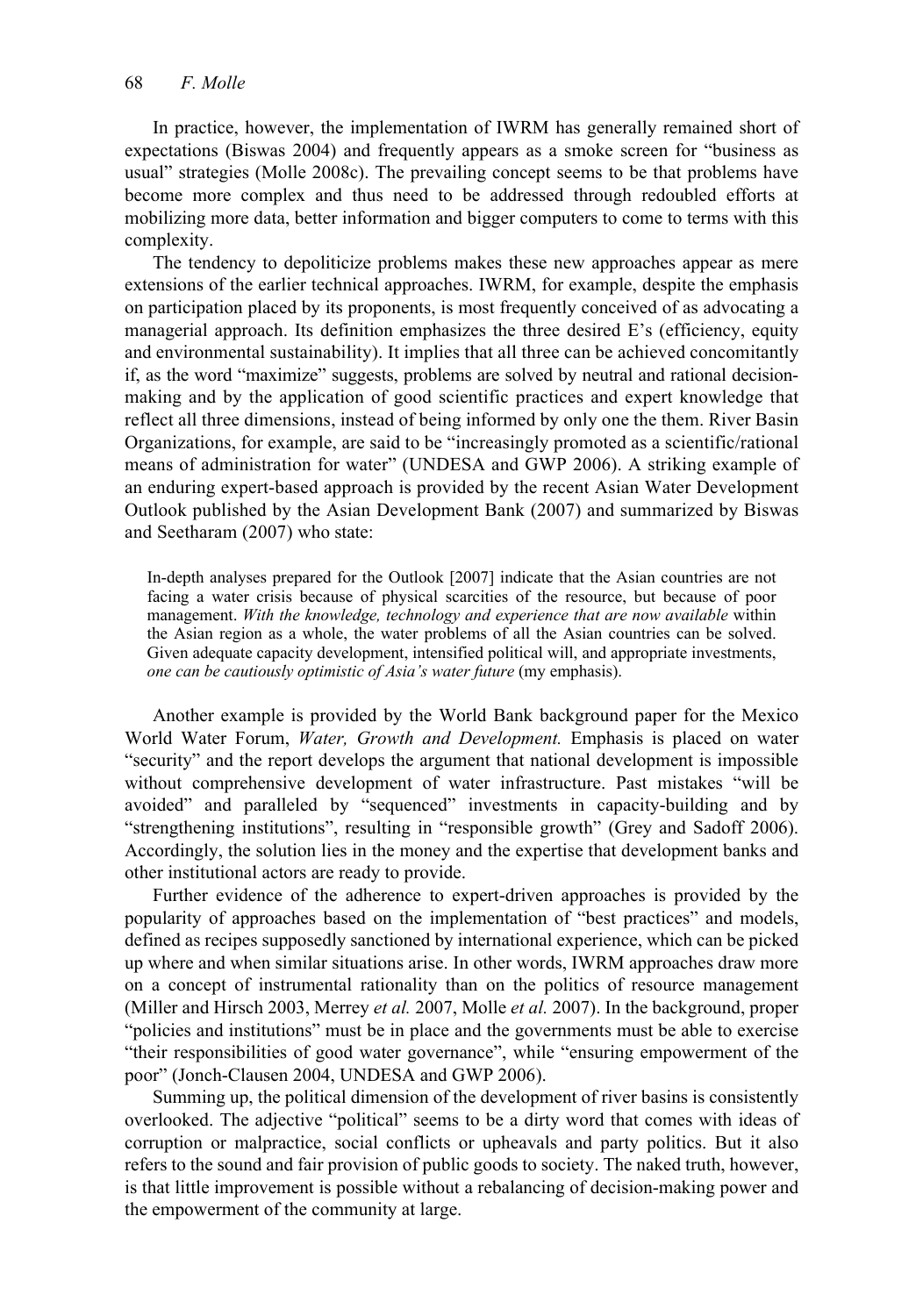In this article I have shown that the nature of the hydrologic cycle and the complexity of societies constantly combine to create and rework new spatial distributions of the costs, benefits and risks associated with water in its broadest sense. This spatial distribution is inherently social and political, and is shaped by the distribution of power within society. It is also defined by the connectivity of aquatic ecosystems and how these are affected by human interventions. The analysis of a basin trajectory must answer the question, "How did we get there?" The technical or institutional options proposed must be analysed in terms of their distributive impact and of their link to the ideas, interests and institutional configuration that characterize and define the individual and collective actors concerned.

#### **Acknowledgements**

This research is part of PN50 "Enhancing Multi-Scale Mekong Water Governance", a project of the Challenge Program on Water and Food, and benefited from grants from IFAD and EchelEau (France).

#### **References**

- Berkoff, J., 2001. Irrigation, grain markets and the poor. Presentation to ICID British Chapter: 21 February 2001.
- Biswas, A.K., 2004. Integrated water resources management: a reassessment, *Water International*, 29, 248–256.
- Biswas, A.K. and Seetharam, K.E., 2007. Asian water development outlook, 2007: achieving water security for Asia. Manila: Asian Development Bank, *International Journal of Water Resources Development*, 24 (1), 145–176.
- Caldwell, R., 2005. New Orleans: the making of an urban catastrophe. MRzine. Available from: http://mrzine.monthlyreview.org/caldwell120905.html
- Chambers, R., 1997. *Whose reality counts? Putting the first last*. London, UK: ITDG Publishing.
- Congleton, R.D., 2006. The story of Katrina: New Orleans and the political economy of catastrophe, *Public Choice*, 127, 5–30.
- Grey, D. and Sadoff, C., 2006. Water for growth and development. Background paper for the World Water Forum, Mexico.
- Jonch-Clausen, T., 2004. *Integrated water resources management (IWRM): why, what and how?* TEC Background Paper No. 10. Stockholm: GWP.
- Merrey, D.J.; Meinzen-Dick, R. and Mollinga, P., 2007. Policy and institutional reform: the art of the possible. *In*: D. Molden, ed. *Water for food – water for life, comprehensive assessment of water management in agriculture*. London: EarthScan, 193–232.
- Miller, F. and Hirsch, P., 2003. *Civil society and internationalized river basin management.* Working Paper No. 7. Sydney: Australian Mekong Resource Centre, University of Sydney.
- Molle, F., 2008a. *River basins and spatial justice: distributing benefits, costs and risk*. Paper presented to the conference: Justice et Injustices Spatiales, Nanterre, France 2008.
- Molle, F., 2008b. Why enough is never enough: The societal determinants of river basin closure, *International Journal of Water Resource Development*, 24, 247–256.
- Molle, F., 2008c. Nirvana concepts, narratives and policy models: insights from the water sector, *Water Alternatives*, 1 (1), 131–156.
- Molle, F. and Berkoff, J., 2006. *Cities versus agriculture: revisiting intersectoral water transfers, potential gains and conflicts*. Comprehensive Assessment Research Report 10. Colombo, Sri Lanka: IWMI. Available from: [http://www.iwmi.cgiar.org/Assessment/Publications/](http://www.iwmi.cgiar.org/Assessment/Publications/research_reports.htm) [research\\_reports.htm](http://www.iwmi.cgiar.org/Assessment/Publications/research_reports.htm)
- Molle, F., Wester, P., and Hirsch, P., 2007. River basin development and management. *In*: D. Molden, ed. *Water for food – water for life, comprehensive assessment of water management in agriculture*. London: EarthScan, 585–624.
- O'Mara, G.T., 1990. *Making Bank irrigation investments more sustainable (it is time to rationalize policy guidelines on Bank irrigation projects).* Agriculture and Rural Development Department. Working Paper. Washington, DC: The World Bank.
- Postel S., 1999. *Pillars of sand: can the irrigation miracle last?*. New York, USA: Norton.